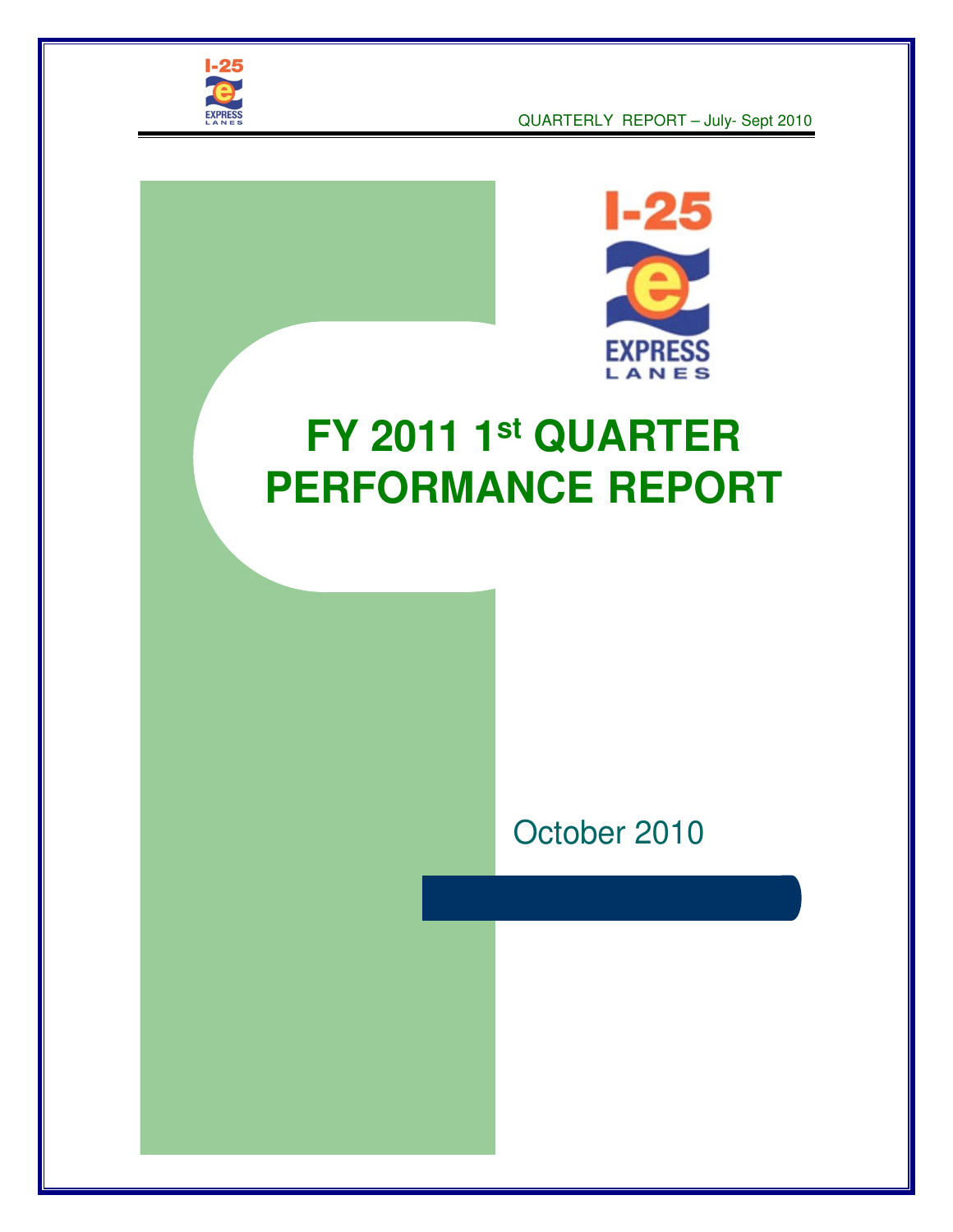#### TABLE OF CONTENTS

PAGE PAGE

| Introduction |                           |                |
|--------------|---------------------------|----------------|
| <b>1.0</b>   | Volumes and Lane Usage    |                |
| 2.0          | <b>Bus Travel Times</b>   | $\overline{4}$ |
| <b>3.0</b>   | Revenues and Expenditures | $\overline{4}$ |
| 4.0          | Incidents                 | 6              |
| 5.0          | Enforcement               | 6              |
| 6.0          | <b>Operational Issues</b> | 6              |
| 7.0          | <b>Hybrid Utilization</b> | 6              |

#### **TABLES**

| July 2010 Traffic Data Summary             |   |
|--------------------------------------------|---|
| <b>August 2010 Traffic Data Summary</b>    |   |
| September 2010 Traffic Data Summary        |   |
| Colorado State Patrol Manual Citations     | 6 |
| FY11 1 <sup>st</sup> Quarter Hybrid Counts |   |

### **FIGURES**

| July 2010 Daily Traffic Volumes                   |               |
|---------------------------------------------------|---------------|
| <b>August 2010 Daily Traffic volumes</b>          |               |
| September 2010 Daily Traffic Volumes              | $\mathcal{R}$ |
| FY 2010 Monthly Estimated Toll Revenue vs. Actual |               |
| FY 10/11 Revenue Comparisons                      |               |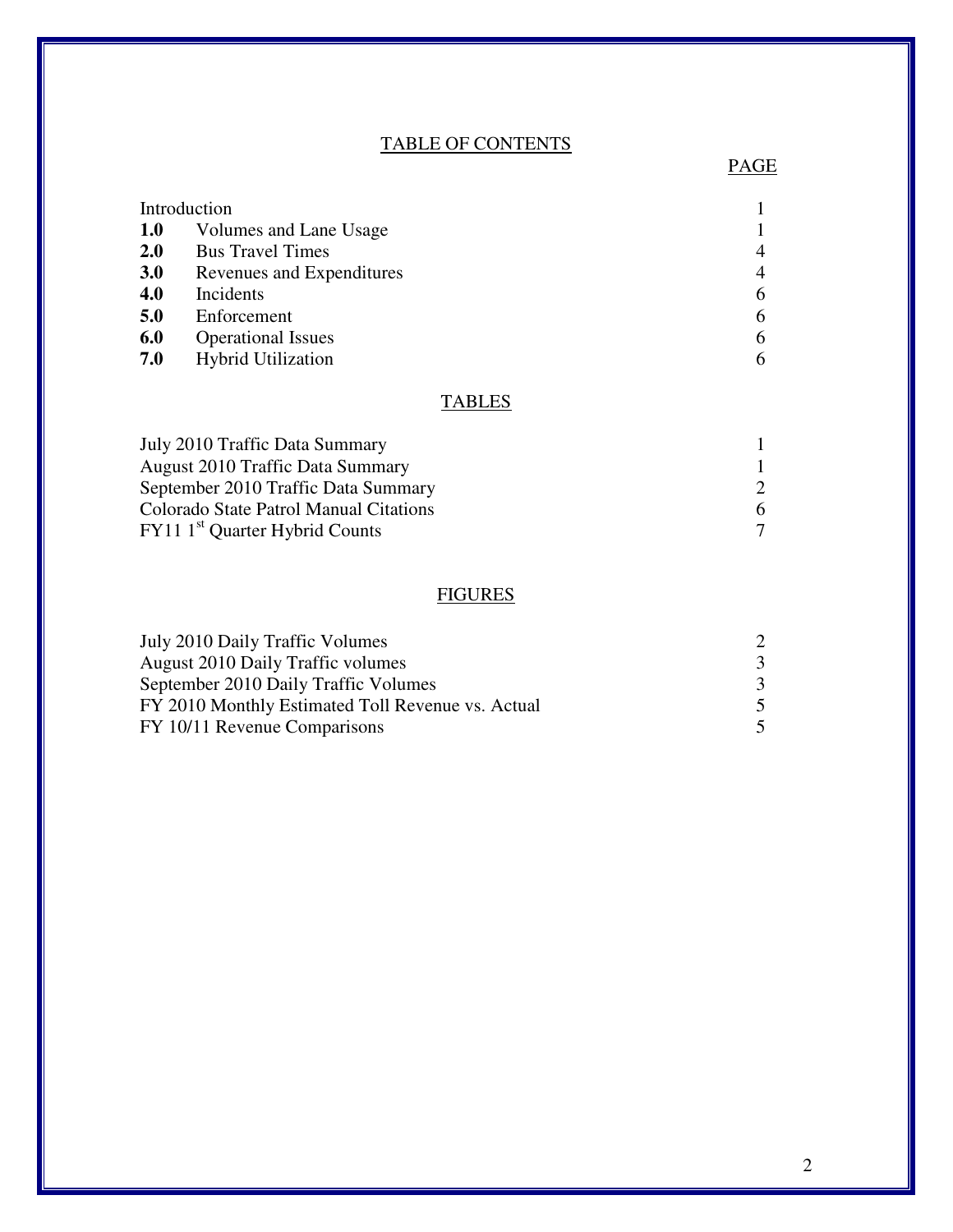

#### **INTRODUCTION**

This report is a compilation of three months of data regarding traffic volumes and lane usage, bus travel times, revenues and expenditures, law enforcement activities, and incidents which may have impacted operations or revenues during the first quarter of Fiscal Year 2011 (FY 11).

#### **1.0 VOLUMES AND LANE USAGE**

Recorded use of the I-25 HOV/Express Lanes (including both HOV and toll-paying vehicles) has stabilized over the past few years with volumes ranging plus or minus 300,000 vehicles per month.

The highest traffic volume recorded since opening was in December 2007, at 355,308.

The tables below summarize of traffic data for both Tolled Express and HOV lanes for the months of July, August, and September 2010. Data includes weekend and non-peak traffic.

License plate tolls are presumed to be customers until such time that a bill is not paid. After a period of time, unpaid toll bills move to the violation process.

| <b>July Monthly Summary</b>                                              |        |         |     |        |         |  |  |  |  |
|--------------------------------------------------------------------------|--------|---------|-----|--------|---------|--|--|--|--|
| <b>Violations</b><br><b>LPT</b><br><b>HOV</b><br>Total<br><b>Express</b> |        |         |     |        |         |  |  |  |  |
| <b>Total Monthly Traffic</b>                                             | 81,566 | 215,127 | 975 | 13,600 | 311,268 |  |  |  |  |
| <b>Maximum Daily Traffic</b>                                             | 4,365  | 8,976   | 56  | 709    | 13,439  |  |  |  |  |
| <b>Average Daily Traffic</b>                                             | 3,569  | 7,376   | 43  | 562    | 11,551  |  |  |  |  |
| Avg Weekday AM Peak Hour                                                 | 434    | 559     | 6   | 54     | 1,053   |  |  |  |  |
| Avg Weekday PM Peak Hour                                                 | 350    | 761     | 4   | 63     | 1,178   |  |  |  |  |
| Avg Weekday AM Peak Period*                                              | 1,736  | 2,237   | 23  | 215    | 4,211   |  |  |  |  |
| Avg Weekday PM Peak Period**                                             | 1,401  | 3,043   | 15  | 253    | 4,712   |  |  |  |  |

| <b>August Monthly Summary</b>                                            |        |         |       |        |         |  |  |  |  |
|--------------------------------------------------------------------------|--------|---------|-------|--------|---------|--|--|--|--|
| <b>LPT</b><br><b>Violations</b><br><b>HOV</b><br>Total<br><b>Express</b> |        |         |       |        |         |  |  |  |  |
| <b>Total Monthly Traffic</b>                                             | 88,911 | 210,194 | 1,152 | 15,670 | 315,927 |  |  |  |  |
| <b>Maximum Daily Traffic</b>                                             | 5,312  | 8,435   | 84    | 1,129  | 14,467  |  |  |  |  |
| <b>Average Daily Traffic</b>                                             | 3,896  | 7,113   | 51    | 655    | 11,715  |  |  |  |  |
| Avg Weekday AM Peak Hour                                                 | 479    | 571     |       | 66     | 1,123   |  |  |  |  |
| Avg Weekday PM Peak Hour                                                 | 380    | 749     | 5     | 71     | 1,204   |  |  |  |  |
| Avg Weekday AM Peak Period*                                              | 1,915  | 2,286   | 27    | 265    | 4,493   |  |  |  |  |
| Avg Weekday PM Peak Period**                                             | 1,519  | 2,997   | 18    | 284    | 4,818   |  |  |  |  |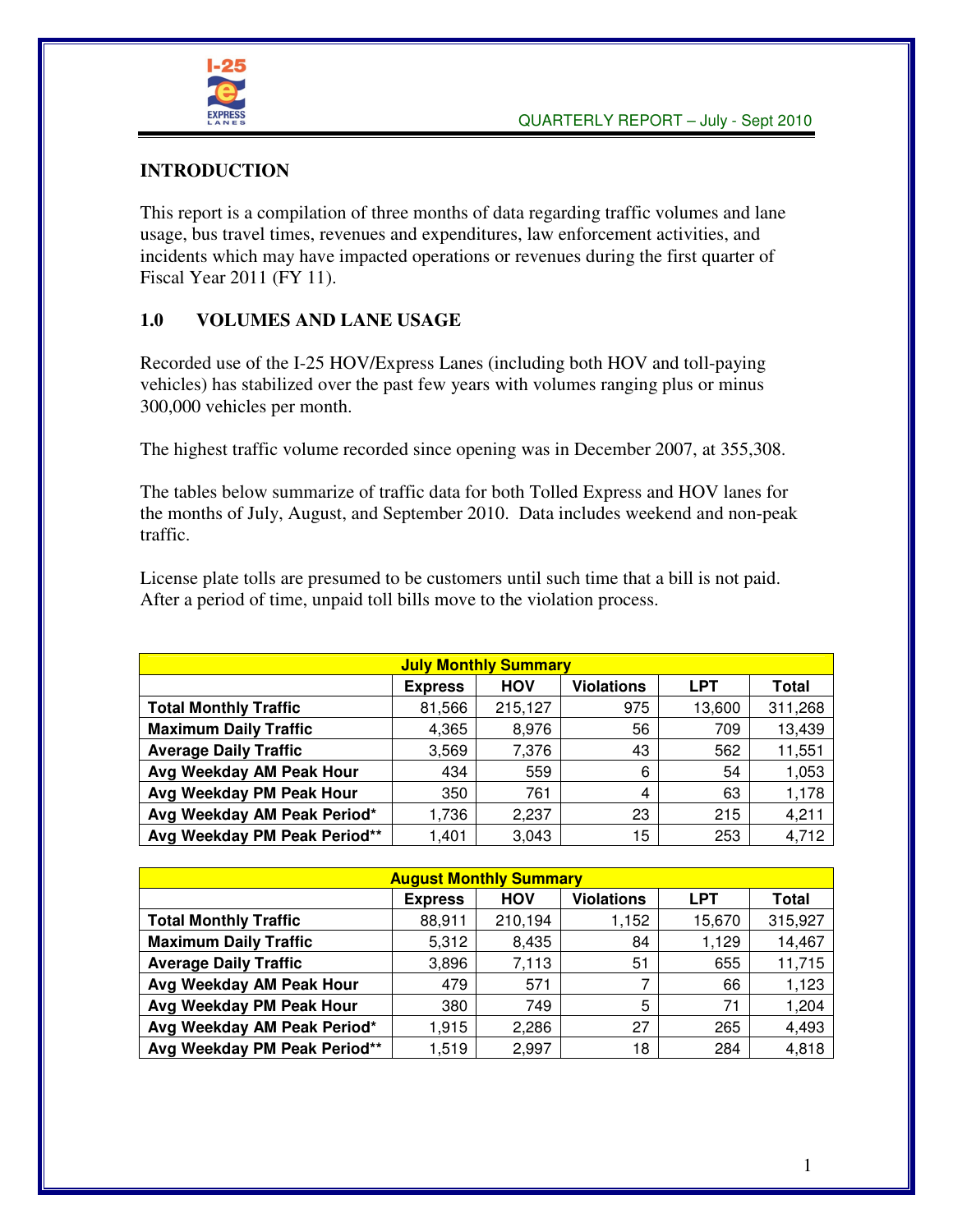

#### QUARTERLY REPORT – July - Sept 2010

| <b>September Monthly Summary</b>                                                |        |         |       |        |         |  |  |  |  |  |
|---------------------------------------------------------------------------------|--------|---------|-------|--------|---------|--|--|--|--|--|
| <b>Violations</b><br><b>HOV</b><br><b>LPT</b><br><b>Total</b><br><b>Express</b> |        |         |       |        |         |  |  |  |  |  |
| <b>Total Monthly Traffic</b>                                                    | 87,498 | 202,129 | 1,444 | 15,413 | 306,484 |  |  |  |  |  |
| <b>Maximum Daily Traffic</b>                                                    | 4,462  | 8,237   | 91    | 773    | 12,602  |  |  |  |  |  |
| <b>Average Daily Traffic</b>                                                    | 3.819  | 6,819   | 63    | 639    | 11,339  |  |  |  |  |  |
| Avg Weekday AM Peak Hour                                                        | 483    | 575     | 9     | 70     | 1,137   |  |  |  |  |  |
| Avg Weekday PM Peak Hour                                                        | 360    | 691     | 6     | 65     | 1,122   |  |  |  |  |  |
| Avg Weekday AM Peak Period*                                                     | 1.931  | 2,302   | 36    | 280    | 4,548   |  |  |  |  |  |
| Avg Weekday PM Peak Period**                                                    | .439   | 2,766   | 22    | 261    | 4,489   |  |  |  |  |  |

 $6:00$  AM  $- 10:00$  AM

\*\* 3:00 PM – 7:00 PM

Daily and monthly traffic volumes are illustrated in the following figures. They include High Occupancy Vehicle (HOV), Electronic Toll Collection (ETC), License Plate Tolling (LPT) and Violations combined. The reason for combining these two is that previously they were simply considered to be violators at the time of transaction if there was not an active Express Toll account. The current practice is to send a bill to users who do not have an Express Toll Account to give them an opportunity to pay, and if they do not pay after a second notice, only then do they become violators.



**JULY 2010 DAILY TRAFFIC VOLUMES**

**Date**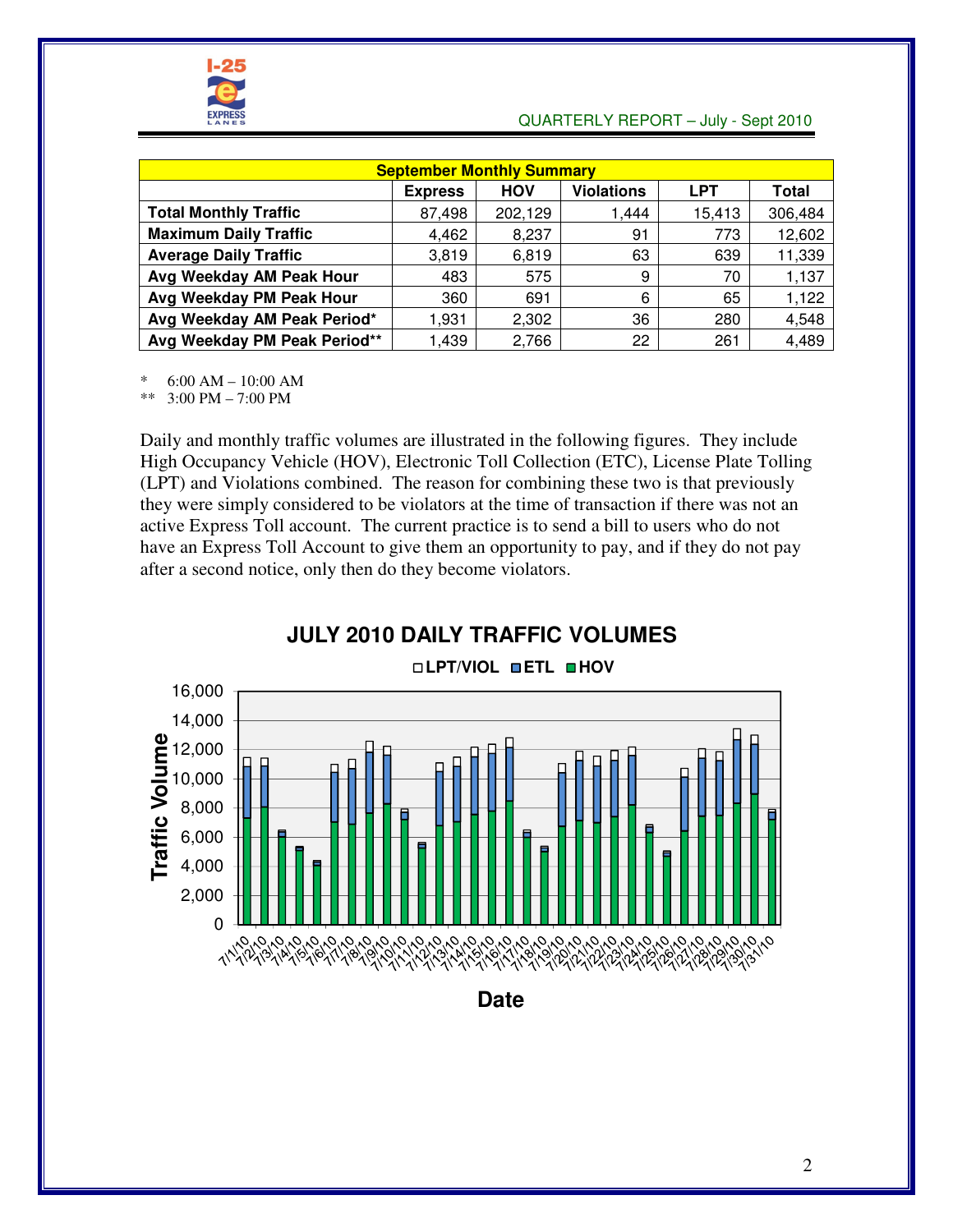



**AUGUST 2010 DAILY TRAFFIC VOLUMES**

**Date**



**Date**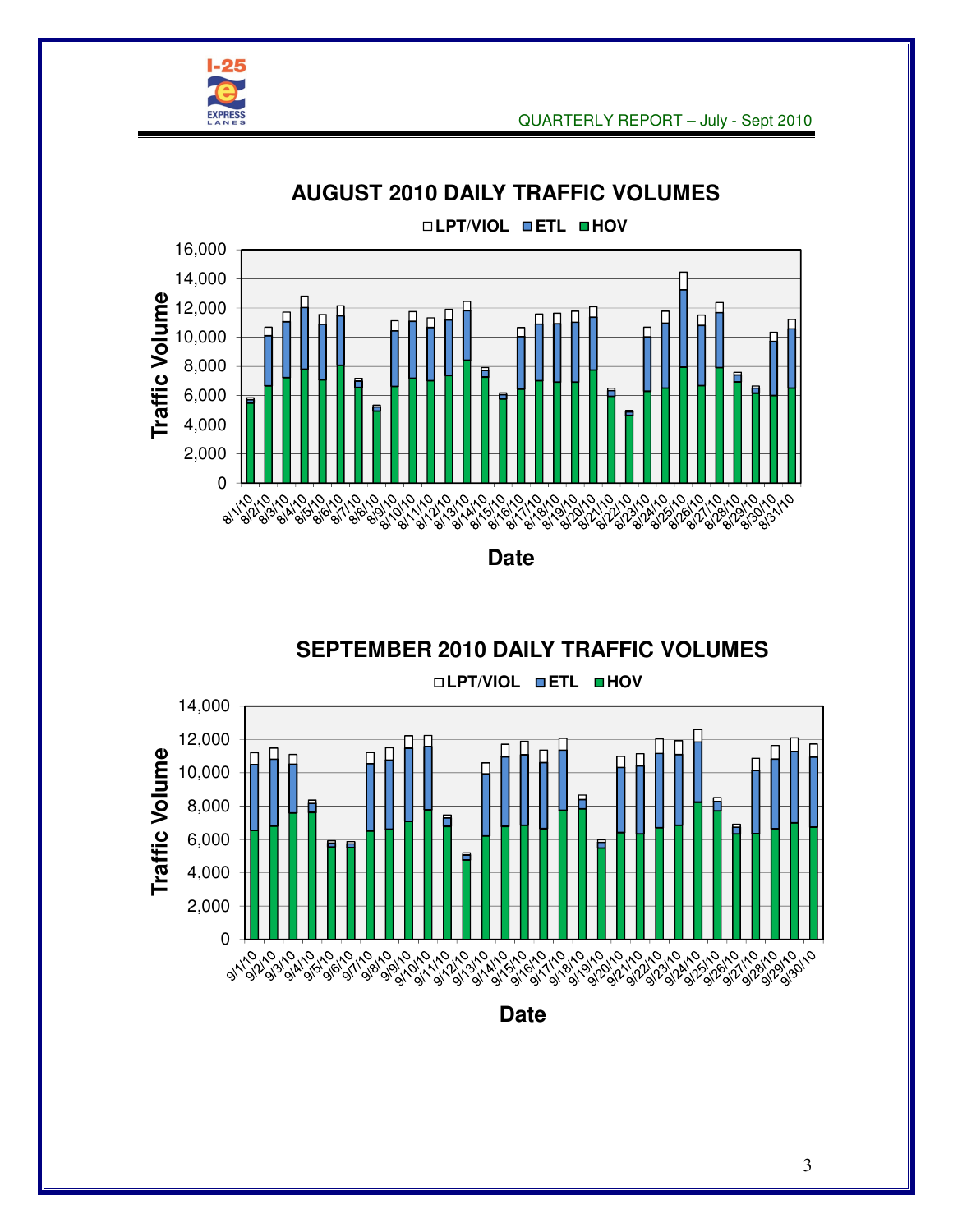

#### 2**.0 BUS TRAVEL TIME**

The IGA between CDOT and RTD prescribes triggers to determine if there is any degradation to travel times for buses and carpools. These triggers are:

- Exceeding travel time for more than one bus in an hour (provided the excess is not attributable to a stall, crash and closure of the lane, or special event).
- Exceeding the travel time for more than one day per week for three weeks in a row.
- Predictable patterns.

In July there were eight buses that exceeded the allotted travel time of 8 minutes and 45 second. Three of these delays occurred during the rush hour period.

In August five buses exceeded the travel time threshold.

September had a travel time excedence of 28 buses. Eight of these were not in the peak period, indicating other factors than congestion. 18 of the remaining 20 peak period buses that exceeded the travel time threshold can be attributed to an accident that occurred on the September  $28<sup>th</sup>$  on the I-25 mainlines that created backups and resulted in diversion of traffic to the I-25 Express lanes.

#### **3.0 REVENUES AND EXPENDITURES**

As is the case with traffic volumes, revenues are stable. Fees and fines decreased with the license plate tolling initiative and toll revenues increased. The HPTE has been conservative in revenue estimates, (estimating approximately \$167 thousand per month, totaling \$2 million annually) versus actual revenues that continue to be somewhat higher as shown in the chart below. Revenues were \$195,391 in July, \$218,374 in August , and \$210,151 in September, all exceeding the \$166,667 monthly projection.

The following figure shows the projected vs. actual toll revenue to date for Fiscal Year 2011.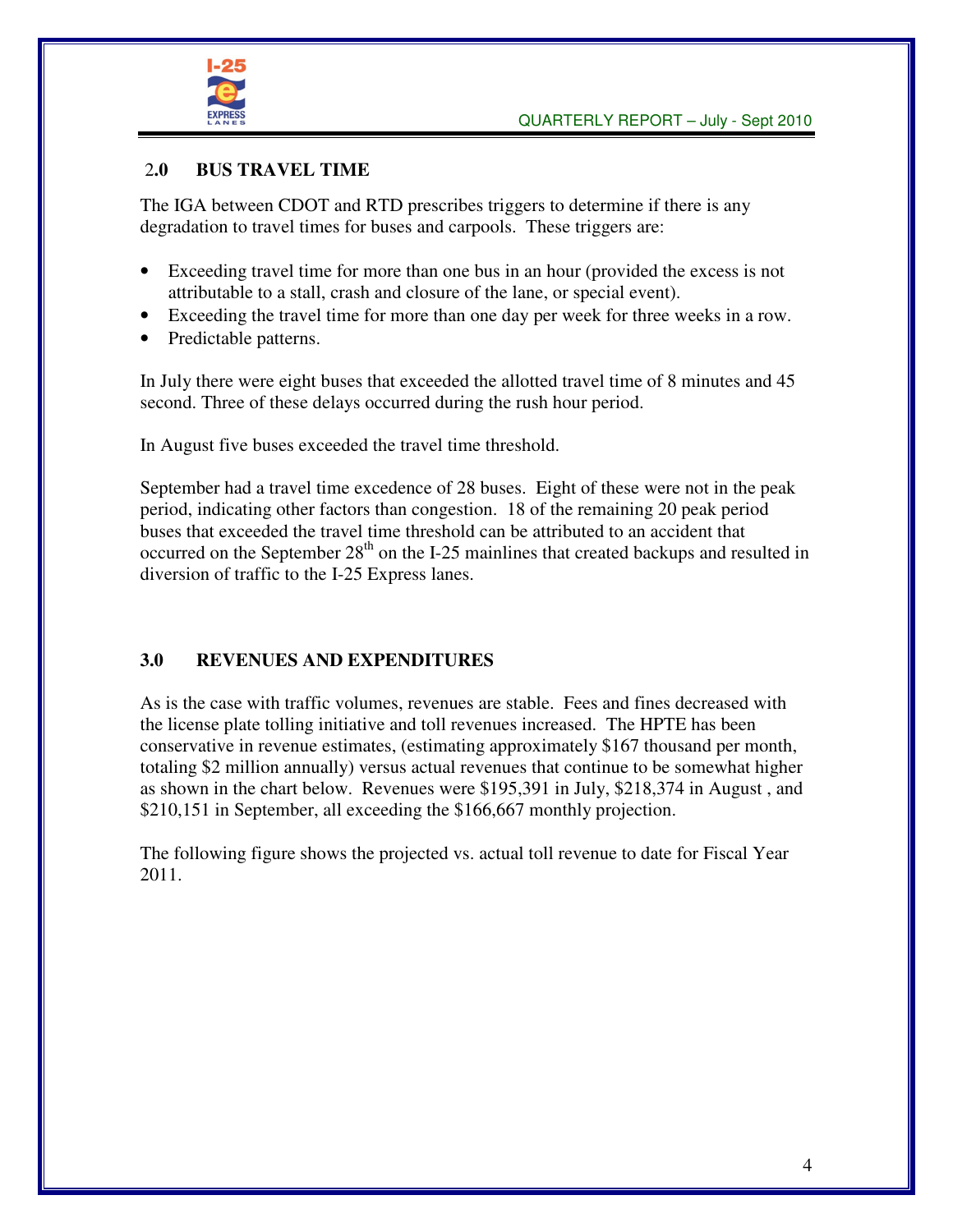



The figure below illustrates a comparison of previous year monthly revenues to current year.



5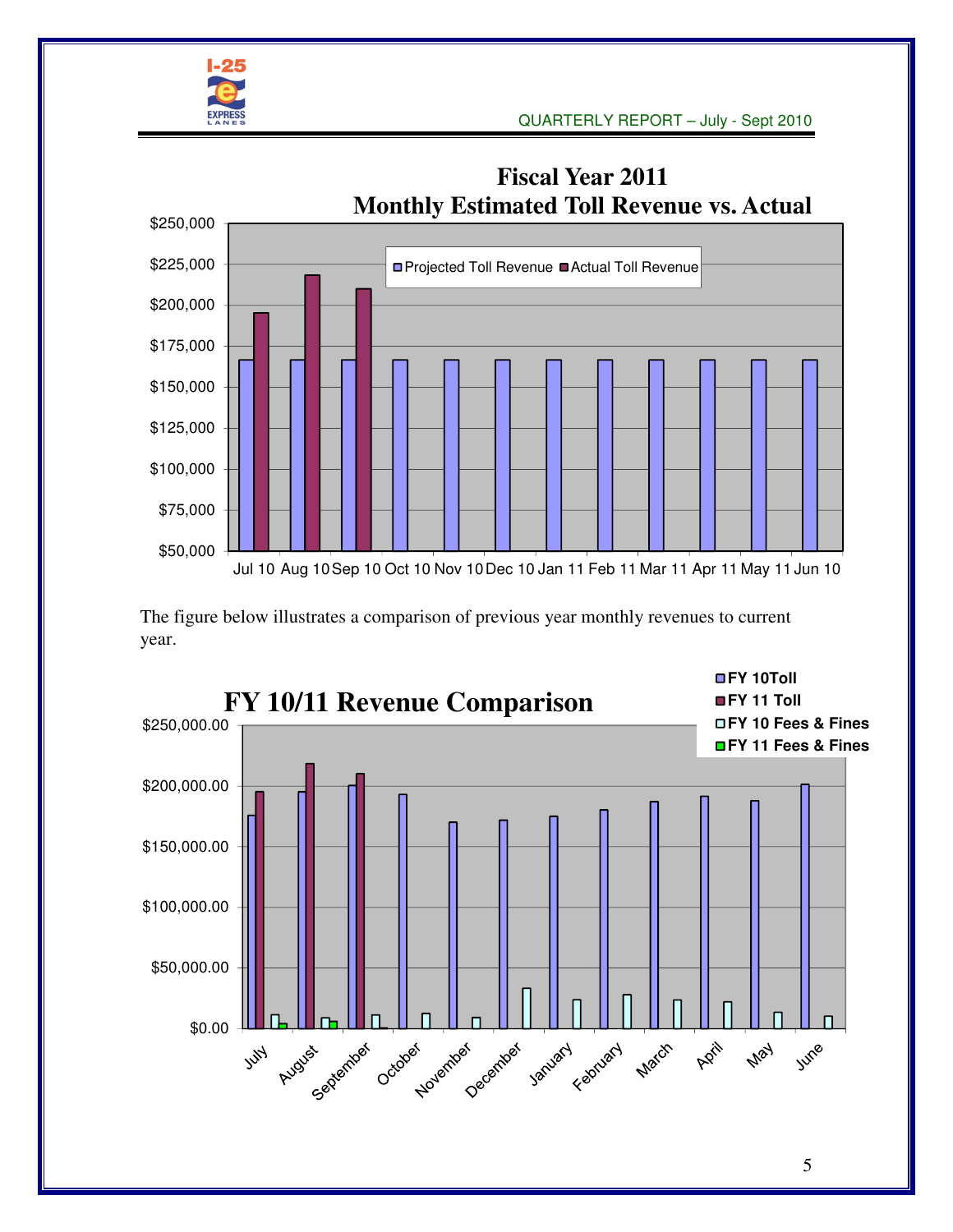

#### **4.0 INCIDENTS**

During the quarter, no major incidents occurred.

#### **5.0 ENFORCEMENT**

Law enforcement activities during FY 2011 are shown in the table below.

|         | <b>COLORADO STATE PATROL MANUAL CITATIONS</b>                                                    |    |    |  |   |    |                       |  |  |  |  |
|---------|--------------------------------------------------------------------------------------------------|----|----|--|---|----|-----------------------|--|--|--|--|
|         | <b>HOV</b><br><b>Other</b><br><b>Toll</b><br><b>Seathelt</b><br><b>Total</b><br><b>Hazardous</b> |    |    |  |   |    |                       |  |  |  |  |
| July 10 | 111                                                                                              | 12 | 21 |  |   | 15 | 0 felony, 0 misd.     |  |  |  |  |
| Aug 10  | 93                                                                                               | 14 | 20 |  |   |    | 0 felony, 0 misd.     |  |  |  |  |
| Sept 10 | 82                                                                                               |    | 12 |  | 4 |    | $0$ felony, $0$ misd. |  |  |  |  |

#### **6.0 OPERATIONAL ISSUES**

During the last week of July a northbound dynamic message sign malfunctioned and appeared blank to motorists. This did not appear to hinder operations.

On August 13 a power surge during a thunderstorm damaged three dynamic message signs southbound on the corridor. Spare parts were used to repair these signs. A camera control cabinet was apparently stolen with little hope of recovery. Its estimated value was \$5,000 and a police report was filed. Another cabinet was hit by a vehicle and was able to be repaired…again with spare parts.

Two new gates were installed at  $70<sup>th</sup>$  Avenue in September as part of the capital equipment replacement plan. The day after installation, one of the gates was hit by a vehicle resulting in some damage.

#### **7.0 HYBRID UTILIZATION**

Fuel Efficient vehicles have been allowed access to the I-25 Express Lanes free of paying a toll even if they have only one occupant provided that they have obtain a permit from CDOT, obtain a specially coded transponder, and display a decal in their windshield. CDOT has tracked hybrid usage of the Express Lanes. The usage has been consistent for the first quarter as illustrated in the table below.